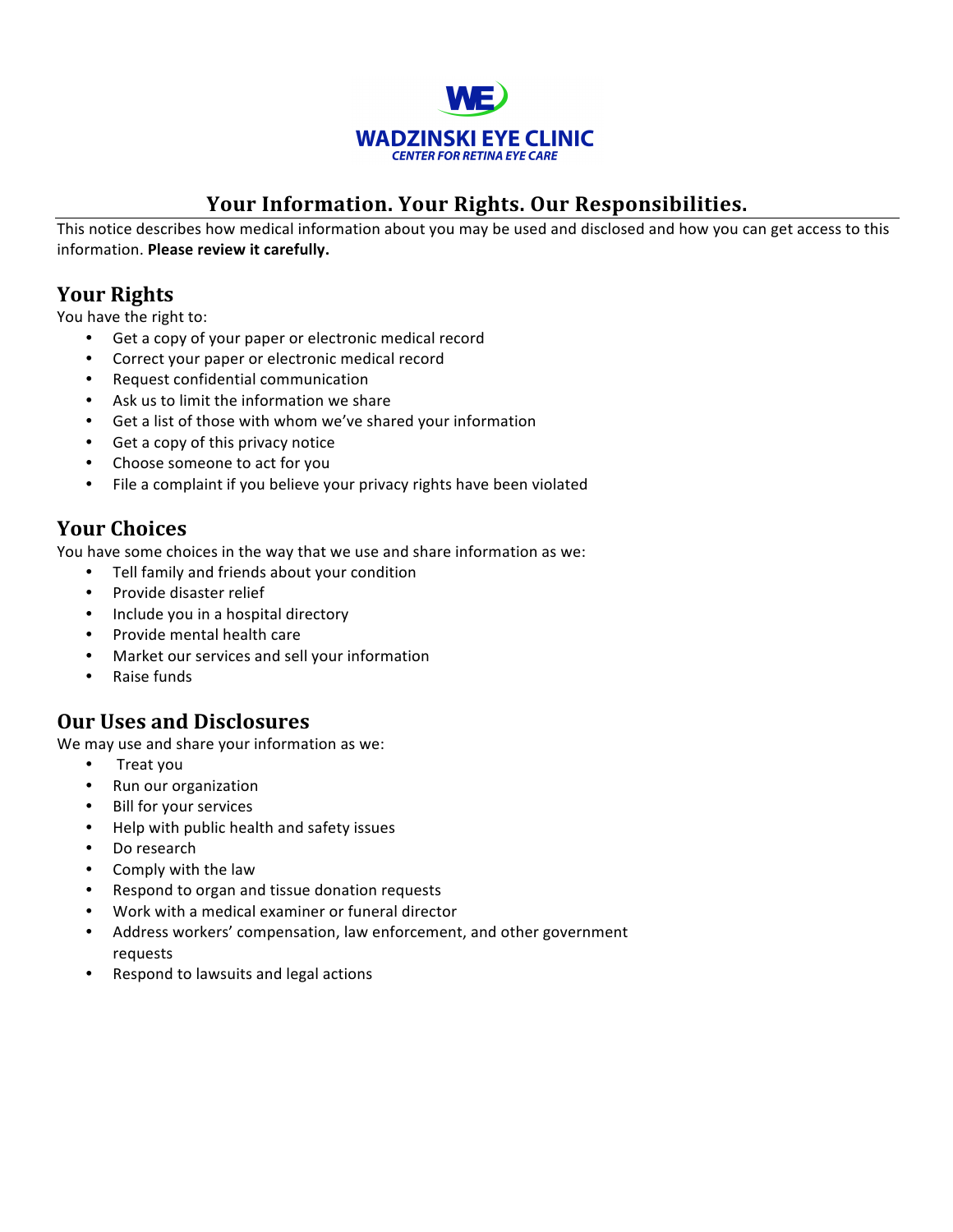# **Your Rights**

**When it comes to your health information, you have certain rights.** This section explains your rights and some of our responsibilities to help you.

#### Get an electronic or paper copy of your medical record

- You can ask to see or get an electronic or paper copy of your medical record and other health information we have about you. Ask us how to do this.
- We will provide a copy or a summary of your health information, usually within 30 days of your request. We may charge a reasonable, cost-based fee.

#### Ask us to correct your medical record

- You can ask us to correct health information about you that you think is incorrect or incomplete. Ask us how to do this.
- We may say "no" to your request, but we'll tell you why in writing within 60 days.

#### **Request confidential communications**

- You can ask us to contact you in a specific way (for example, home or office phone) or to send mail to a different address.
- We will say "yes" to all reasonable requests.

#### Ask us to limit what we use or share

- You can ask us not to use or share certain health information for treatment, payment, or our operations. We are not required to agree to your request, and we may say "no" if it would affect your care.
- If you pay for a service or health care item out-of-pocket in full, you can ask us not to share that information for the purpose of payment or our operations with your health insurer. We will say "yes" unless a law requires us to share that information.

#### Get a list of those with whom we've shared information

- You can ask for a list (accounting) of the times we've shared your health information for six years prior to the date you ask, who we shared it with, and why.
- We will include all the disclosures except for those about treatment, payment, and health care operations, and certain other disclosures (such as any you asked us to make). We'll provide one accounting a year for free but will charge a reasonable, cost-based fee if you ask for another one within 12 months.

#### Get a copy of this privacy notice

You can ask for a paper copy of this notice at any time, even if you have agreed to receive the notice electronically. We will provide you with a paper copy promptly.

#### **Choose someone to act for you**

- If you have given someone medical power of attorney or if someone is your legal guardian, that person can exercise your rights and make choices about your health information.
- We will make sure the person has this authority and can act for you before we take any action.

#### File a complaint if you feel your rights are violated

- You can complain if you feel we have violated your rights by contacting us using the information on page 1.
- You can file a complaint with the U.S. Department of Health and Human Services Office for Civil Rights by sending a letter to 200 Independence Avenue, S.W., Washington, D.C. 20201, calling 1-877-696-6775, or visiting **www.hhs.gov/ocr/privacy/hipaa/complaints/.**
- We will not retaliate against you for filing a complaint.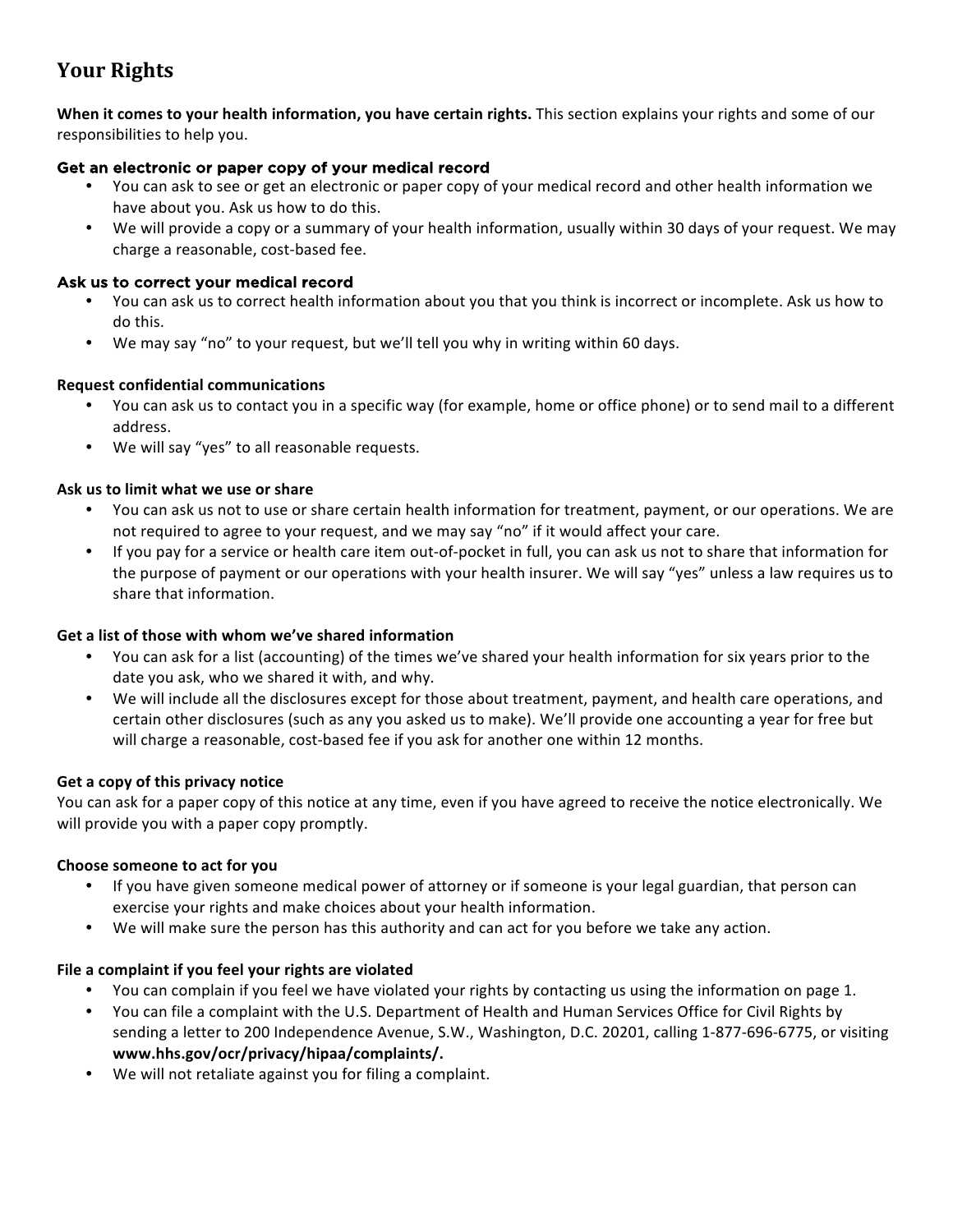# **Your Choices**

**For certain health information, you can tell us your choices about what we share.** If you have a clear preference for how we share your information in the situations described below, talk to us. Tell us what you want us to do, and we will follow your instructions.

In these cases, you have both the right and choice to tell us to:

- Share information with your family, close friends, or others involved in your care
- Share information in a disaster relief situation
- Include your information in a hospital directory

*If* you are not able to tell us your preference, for example if you are unconscious, we may go ahead and share your *information* if we believe it is in your best interest. We may also share your information when needed to lessen a serious and imminent threat to health or safety.

In these cases we never share your information unless you give us written permission:

- Marketing purposes
- Sale of your information
- Most sharing of psychotherapy notes

In the case of fundraising:

• We may contact you for fundraising efforts, but you can tell us not to contact you again.

## **Our Uses and Disclosures**

### **How do we typically use or share your health information?**

We typically use or share your health information in the following ways.

#### **Treat you**

We can use your health information and share it with other professionals who are treating you. *Example:* A doctor treating you for an injury asks another doctor about your overall health condition.

#### **Run our organization**

We can use and share your health information to run our practice, improve your care, and contact you when necessary.

*Example:* We use health information about you to manage your treatment and services.

#### **Bill for your services**

We can use and share your health information to bill and get payment from health plans or other entities.

*Example:* We give information about you to your health insurance plan so it will pay for your services.

### **How else can we use or share your health information?**

We are allowed or required to share your information in other ways – usually in ways that contribute to the public good, such as public health and research. We have to meet many conditions in the law before we can share your information for these purposes. For more information see: www.hhs.gov/ocr/privacy/hipaa/understanding/consumers/index.html.

#### **Help with public health and safety issues**

We can share health information about you for certain situations such as:

- Preventing disease
- Helping with product recalls
- Reporting adverse reactions to medications
- Reporting suspected abuse, neglect, or domestic violence
- Preventing or reducing a serious threat to anyone's health or safety